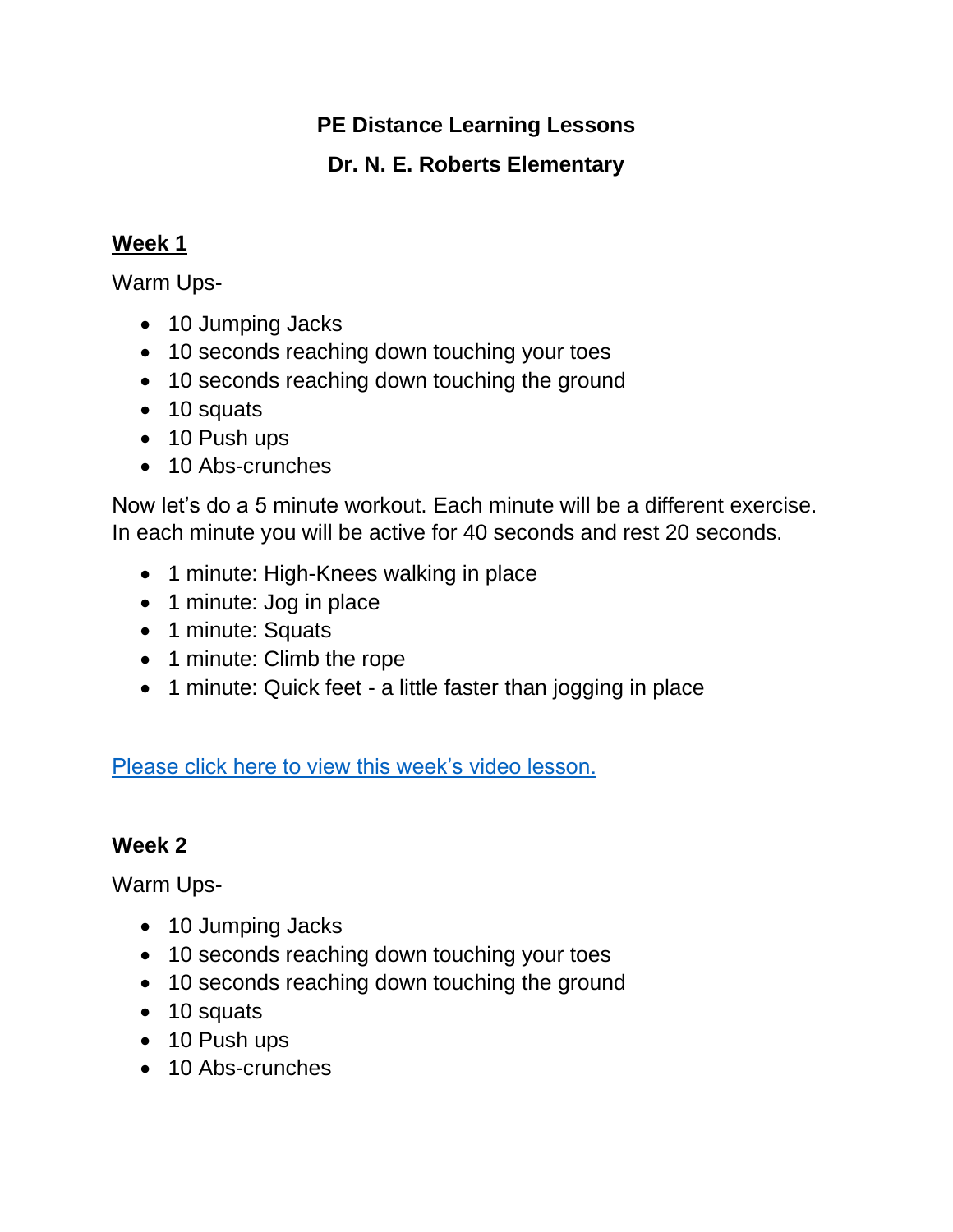Now let's do a 5 minute workout. Each minute will be a different exercise. In that minute you will be active for 40 seconds and rest 20 seconds.

- 1 minute: Sit-Ups
- 1 minute: Planks
- 1 minute: Jogging
- 1 minute: Abs
- 1 minute: Planks-Shoulder Touch

[Please click here to view this week's video lesson.](https://www.youtube.com/watch?v=xSyDGnlFbYA&feature=youtu.be)

# **Week 3**

Warm Ups-

- 10 Jumping Jacks
- 10 seconds reaching down touching your toes
- 10 seconds reaching down touching the ground
- 10 squats
- 10 Push ups
- 10 Abs-crunches

Now let's do a 5 minute workout. Each minute will be a different exercise. In that minute you will be active for 40 seconds and rest 20 seconds.

- 1 minute: High-Knees
- 1 minute: Walking in the house for 40 sec or walking in place.
- 1 minute: Jumping Jacks
- 1 minute: Mountain Climbers
- 1 minute: Crunches

[Please click here to view this week's video lesson.](https://www.youtube.com/watch?v=lhXyOTUPXk8&feature=youtu.be)

#### **Week 4**

Warm Ups-

- 10 Jumping Jacks
- 10 seconds reaching down touching your toes